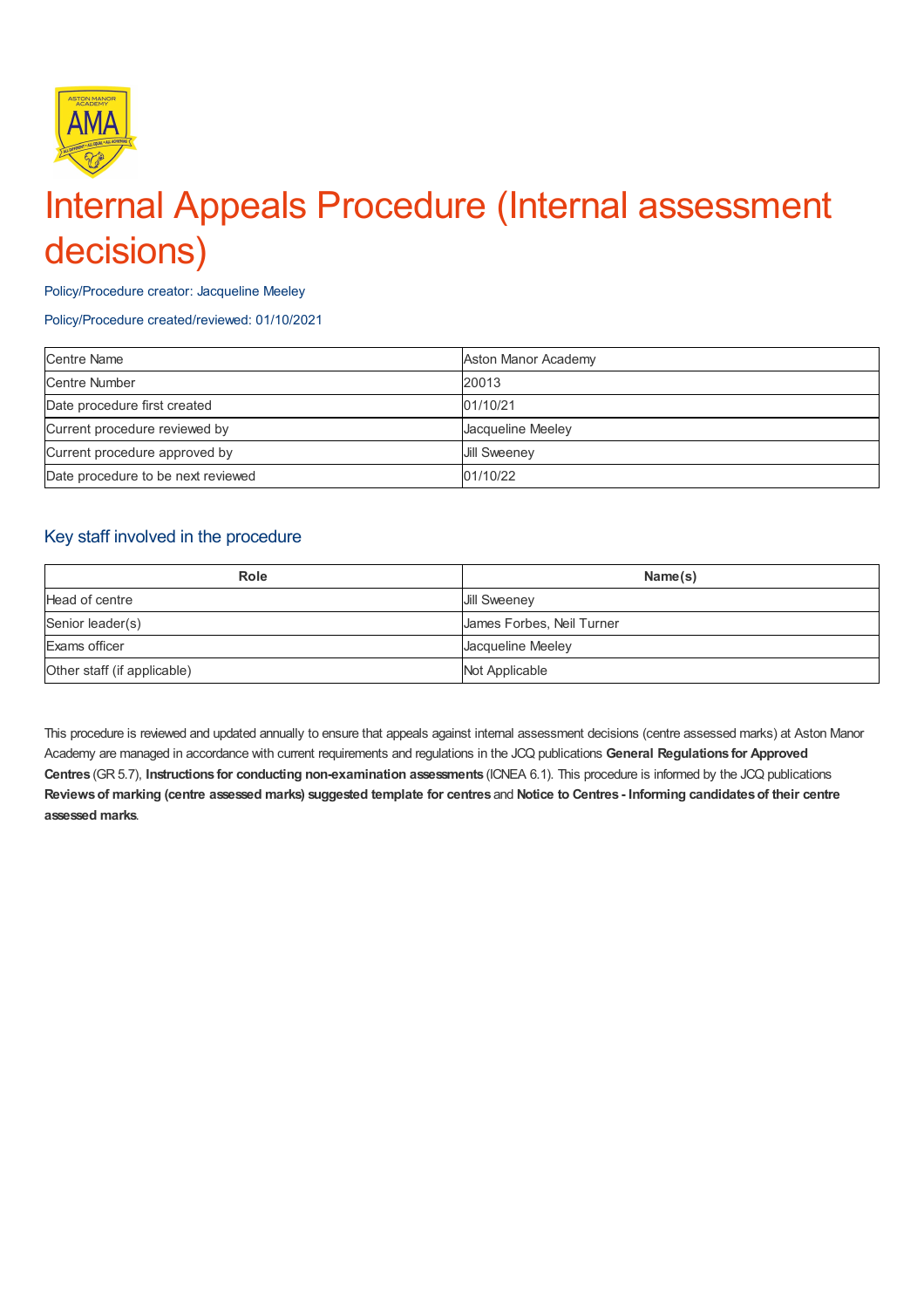# Introduction

Certain qualifications contain components of non-examination assessment (or units of coursework) which are internally assessed (marked) by Aston Manor Academy and internally reviewed/standardised. The marks awarded (the internal assessment decisions) which contribute to the final grade of the qualification are then submitted by the deadline set by the awarding body for external moderation.

The moderation process carried out by the awarding body may result in a mark change, either upwards or downwards, even after an internal review. The internal review process is in place to ensure consistency of marking within the centre, whereas moderation by the awarding body ensures that centre marking is line with national standards. The mark submitted to the awarding body is subject to change and should therefore be considered provisional.

The qualifications delivered at Aston Manor Academy containing components of non-examination assessment/units of coursework are:

- OCR Cambridge Nationals
- GCSEs
- A Levels
- Extended Project Qualification
- $\bullet$  BTEC L1/2
- $-BTEC 13$
- Entry Level Certificate
- Workskills

## Purpose of the procedure

The purpose of this procedure is to confirm the arrangements at Aston Manor Academy for dealing with candidate appeals relating to internal assessment decisions.

This procedure ensures compliance with JCQ regulations which state that centres must:

- have in place and be available for inspection purposes, a written internal appeals procedure relating to internal assessment decisions and to ensure that details of this procedure are communicated, made widely available and accessible to all candidates
- before submitting marks to the awarding body inform candidates of their centre assessed marks and allow a candidate to request a review of the centre's marking

#### Principles relating to centre assessed marks

The head of centre/senior leader(s) at Aston Manor Academy will ensure that the following principles are in place in relation to marking the work of candidates:

- A commitment to ensuring that whenever teaching staff mark candidates' work, that this is done fairly, consistently and in accordance with the awarding body's specification and subject-specific associated documents
- (updated 2021/22) All centre staff follow a robust Non-examination Assessment Policy (for the management of non-examination assessments). This policy details all procedures relating to non-examination assessments for relevant qualifications delivered in the centre, including the marking and quality assurance/internal standardisation processes which relevant teaching staff are required to follow
- Candidates' work will be marked by staff who have appropriate knowledge, understanding and skill, and who have been trained in this activity
- A commitment to ensuring that work produced by candidates is authenticated in line with the requirements of the awarding body. Where a number of subject teachers are involved in marking candidates' work, internal moderation and standardisation will ensure consistency of marking
- (updated 2021/22) On being informed of their centre assessed mark(s), if candidates believes that the above procedures were not followed in relation to the marking of their work, or that the assessor has not properly applied the marking standards to their marking, then they may make use of the internal appeals procedure below to consider whether to request a review of the centre's marking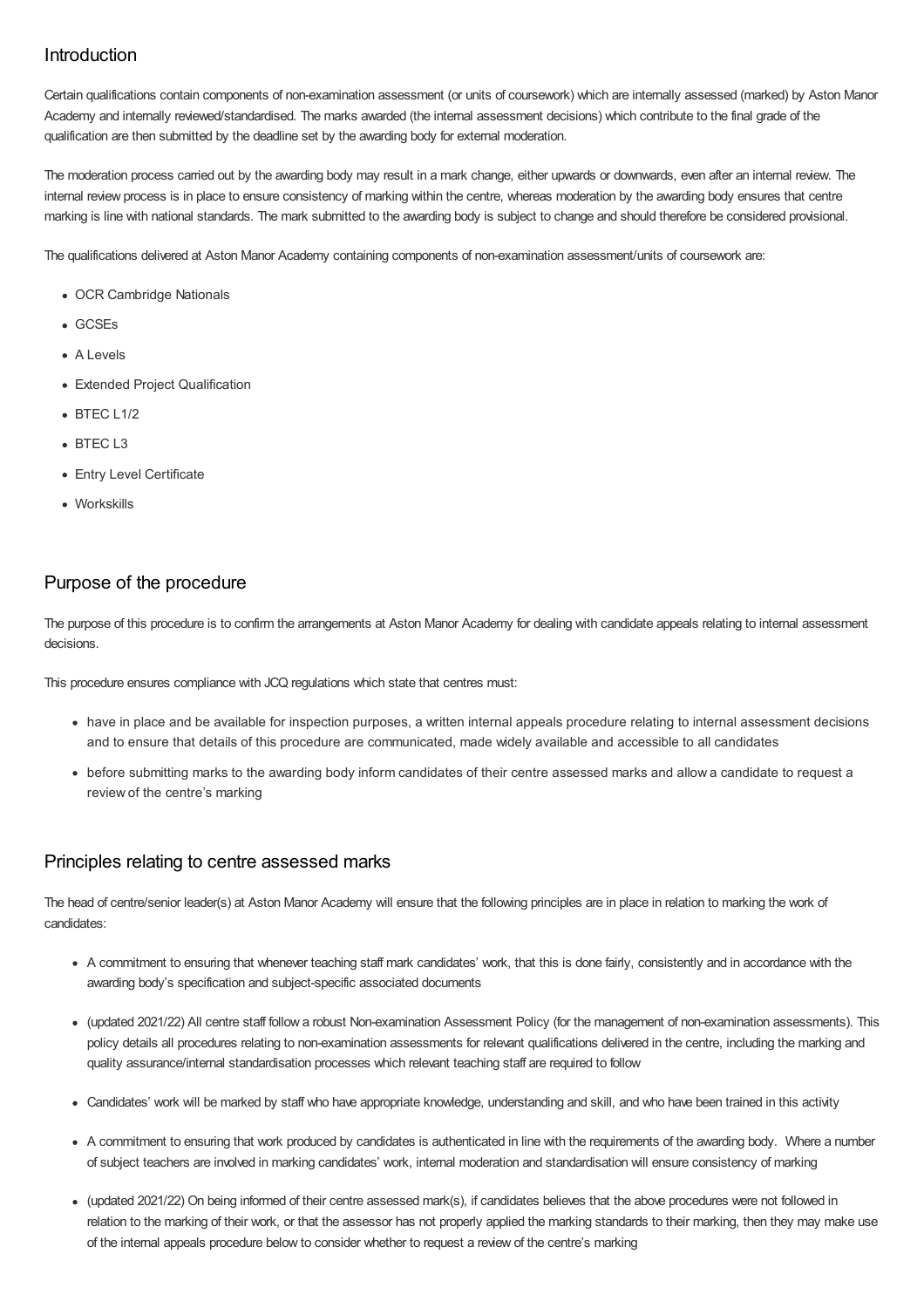Additional centre-specific principles:

Not Applicable